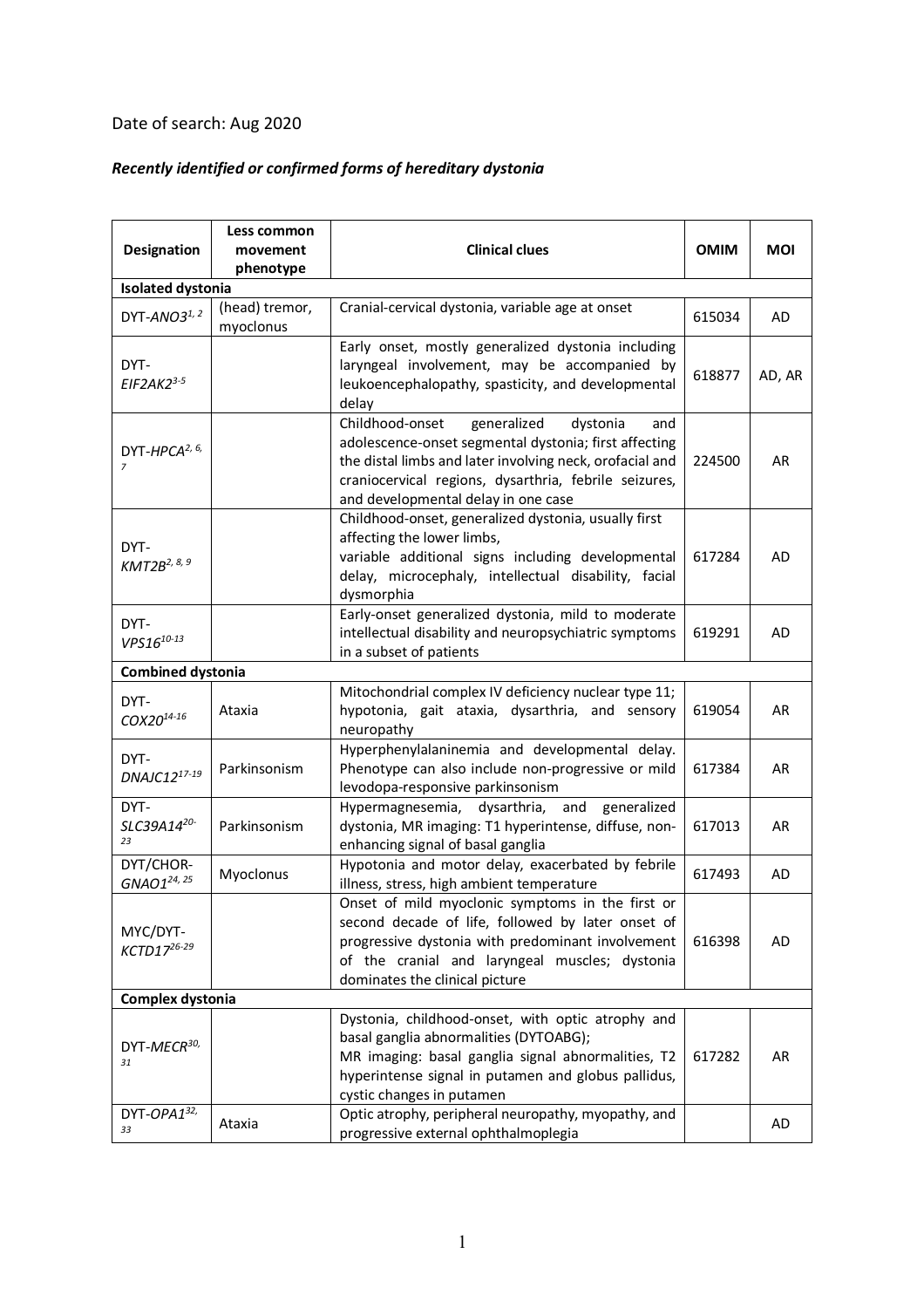| DYT/CHOR-<br>ADAR <sup>34, 35</sup>          | Spasticity | Aicardi-Goutières syndrome, includes dystonia and<br>spastic paraparesis, MRI may reveal isolated bilateral<br>adult-onset<br>striatal<br>necrosis,<br>psychological<br>difficulties.<br>linked to<br>characteristic<br>interferon<br>signature (upregulation of interferon-stimulated<br>genes)                                                             | 615010 | AR,<br>rarely<br><b>AD</b> |  |  |
|----------------------------------------------|------------|--------------------------------------------------------------------------------------------------------------------------------------------------------------------------------------------------------------------------------------------------------------------------------------------------------------------------------------------------------------|--------|----------------------------|--|--|
| ATX/DYT-<br>SQSTM136, 37                     | Chorea     | Neurodegeneration with ataxia, dystonia, and gaze<br>palsy (NADGP): gait ataxia, cognitive decline,<br>oculomotor abnormalities including vertical gaze<br>and<br>dysarthria<br>palsy<br>nystagmus,<br>and<br>hypergonadotropic hypogonadism                                                                                                                 | 617145 | AR                         |  |  |
| <b>Dystonia presenting with deafness</b>     |            |                                                                                                                                                                                                                                                                                                                                                              |        |                            |  |  |
| DYT-ACTB<br>A, 38-41                         |            | Sensorineural hearing loss, generalized dystonia,<br>skeletal abnormalities                                                                                                                                                                                                                                                                                  | 607371 | <b>AD</b>                  |  |  |
| DYT-<br>BCAP3142-48                          |            | Deafness, central hypomyelination, microcephaly,<br>ophthalmoplegia, intellectual disability                                                                                                                                                                                                                                                                 | 300475 | <b>XLD</b>                 |  |  |
| DYT-<br>FITM2 <sup>49-51</sup>               |            | Global developmental delay, sensorineural hearing<br>loss, poor growth, and low body mass index                                                                                                                                                                                                                                                              | 618635 | <b>AR</b>                  |  |  |
| DYT-<br>SERAC152-54                          |            | 3-Methylglutaconic<br>aciduria<br>with<br>deafness,<br>encephalopathy, and Leigh-like syndrome (MEGDEL);<br>sensorineural hearing loss, delayed psychomotor<br>of<br>development,<br>increased<br>excretion<br>$3-$<br>methylglutaconic acid, transient liver dysfunction in<br>the neonatal period, MR imaging: bilateral basal<br>ganglia hyperintensities | 614739 | AR                         |  |  |
| Dystonia presenting with developmental delay |            |                                                                                                                                                                                                                                                                                                                                                              |        |                            |  |  |
| DYT-<br>IRF2BPL55-58                         |            | Developmental delay, hypotonia, seizures, pyramidal<br>signs, dysarthria                                                                                                                                                                                                                                                                                     | 618088 | AD                         |  |  |
| DYT-<br>VAC1459-62                           | Ataxia     | Neurodegeneration, ataxia, dysarthria, hypotonia                                                                                                                                                                                                                                                                                                             | 617054 | AR                         |  |  |
| DYT/CHOR-<br>FOXG163-65                      | Dyskinesia | Rett-like<br>phenotype<br>(with<br>congenital<br>encephalopathy)                                                                                                                                                                                                                                                                                             | 613454 | <b>AD</b>                  |  |  |

AD = autosomal dominant, AR = autosomal recessive, MOI = mode of inheritance, OMIM = Online Mendelian Inheritance in

Man (https://www.omim.org/about), XLD = x-linked dominant

A This gene has also been linked to Baraitser-Winter syndrome 1 (OMIM 243310).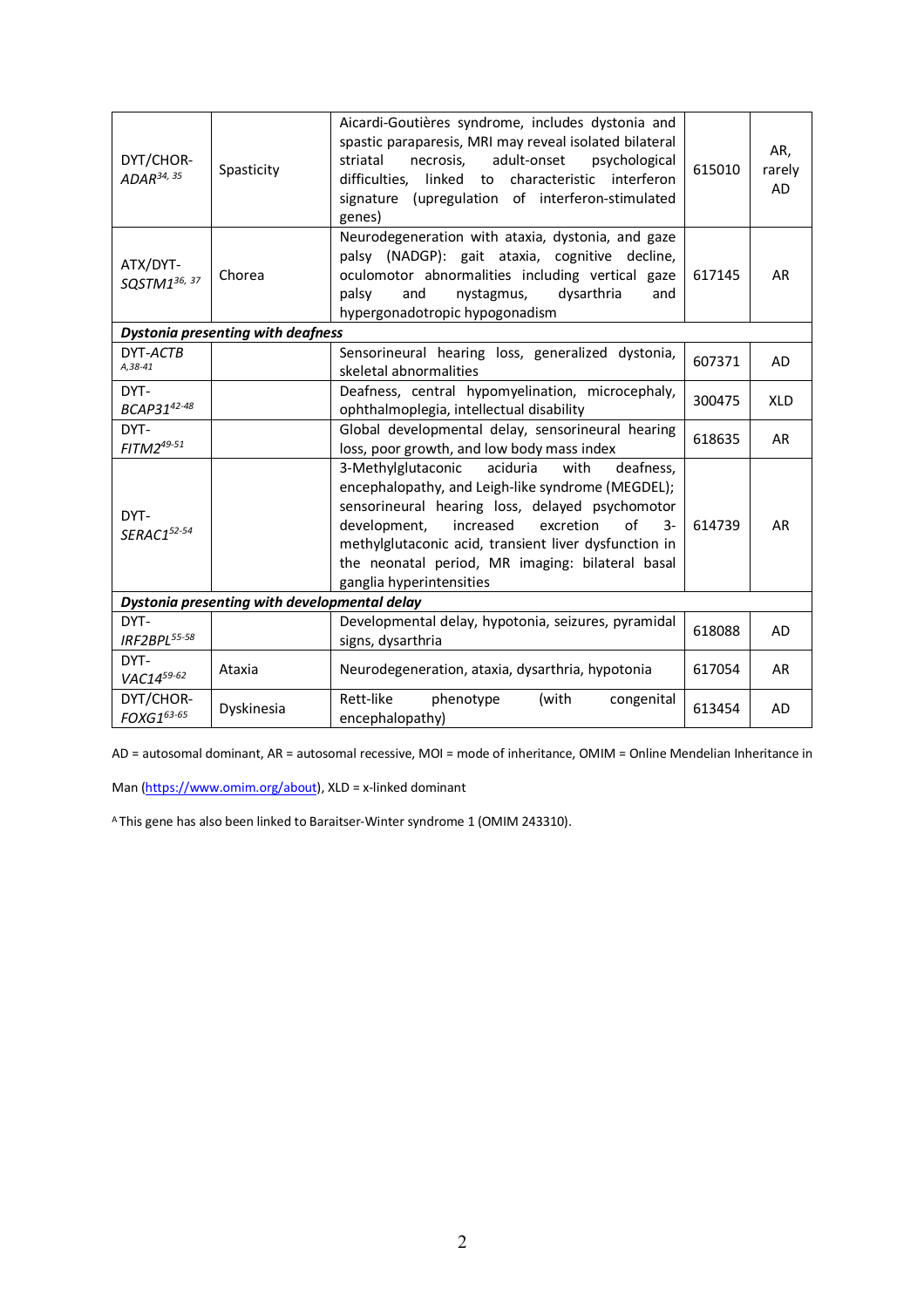## **References**

1. Charlesworth G, Plagnol V, Holmstrom KM, et al. Mutations in ANO3 cause dominant craniocervical dystonia: ion channel implicated in pathogenesis. Am J Hum Genet 2012;91(6):1041- 1050.

2. Lange LM, Junker J, Loens S, et al. Genotype-Phenotype Relations for Isolated Dystonia Genes: MDSGene Systematic Review. Mov Disord 2021.

3. Mao D, Reuter CM, Ruzhnikov MRZ, et al. De novo EIF2AK1 and EIF2AK2 Variants Are Associated with Developmental Delay, Leukoencephalopathy, and Neurologic Decompensation. Am J Hum Genet 2020;106(4):570-583.

4. Kuipers DJS, Mandemakers W, Lu CS, et al. EIF2AK2 Missense Variants Associated with Early Onset Generalized Dystonia. Ann Neurol 2021;89(3):485-497.

5. Musacchio T, Zech M, Reich MM, Winkelmann J, Volkmann J. A Recurrent EIF2AK2 Missense Variant Causes Autosomal-Dominant Isolated Dystonia. Ann Neurol 2021;89(6):1257-1258.

6. Charlesworth G, Angelova PR, Bartolome-Robledo F, et al. Mutations in HPCA cause autosomal-recessive primary isolated dystonia. Am J Hum Genet 2015;96(4):657-665.

7. Atasu B, Hanagasi H, Bilgic B, et al. HPCA confirmed as a genetic cause of DYT2-like dystonia phenotype. Mov Disord 2018;33(8):1354-1358.

8. Zech M, Boesch S, Maier EM, et al. Haploinsufficiency of KMT2B, Encoding the Lysine-Specific Histone Methyltransferase 2B, Results in Early-Onset Generalized Dystonia. Am J Hum Genet 2016;99(6):1377-1387.

9. Meyer E, Carss KJ, Rankin J, et al. Mutations in the histone methyltransferase gene KMT2B cause complex early-onset dystonia. Nat Genet 2017;49(2):223-237.

10. Cai X, Chen X, Wu S, et al. Homozygous mutation of VPS16 gene is responsible for an autosomal recessive adolescent-onset primary dystonia. Sci Rep 2016;6:25834.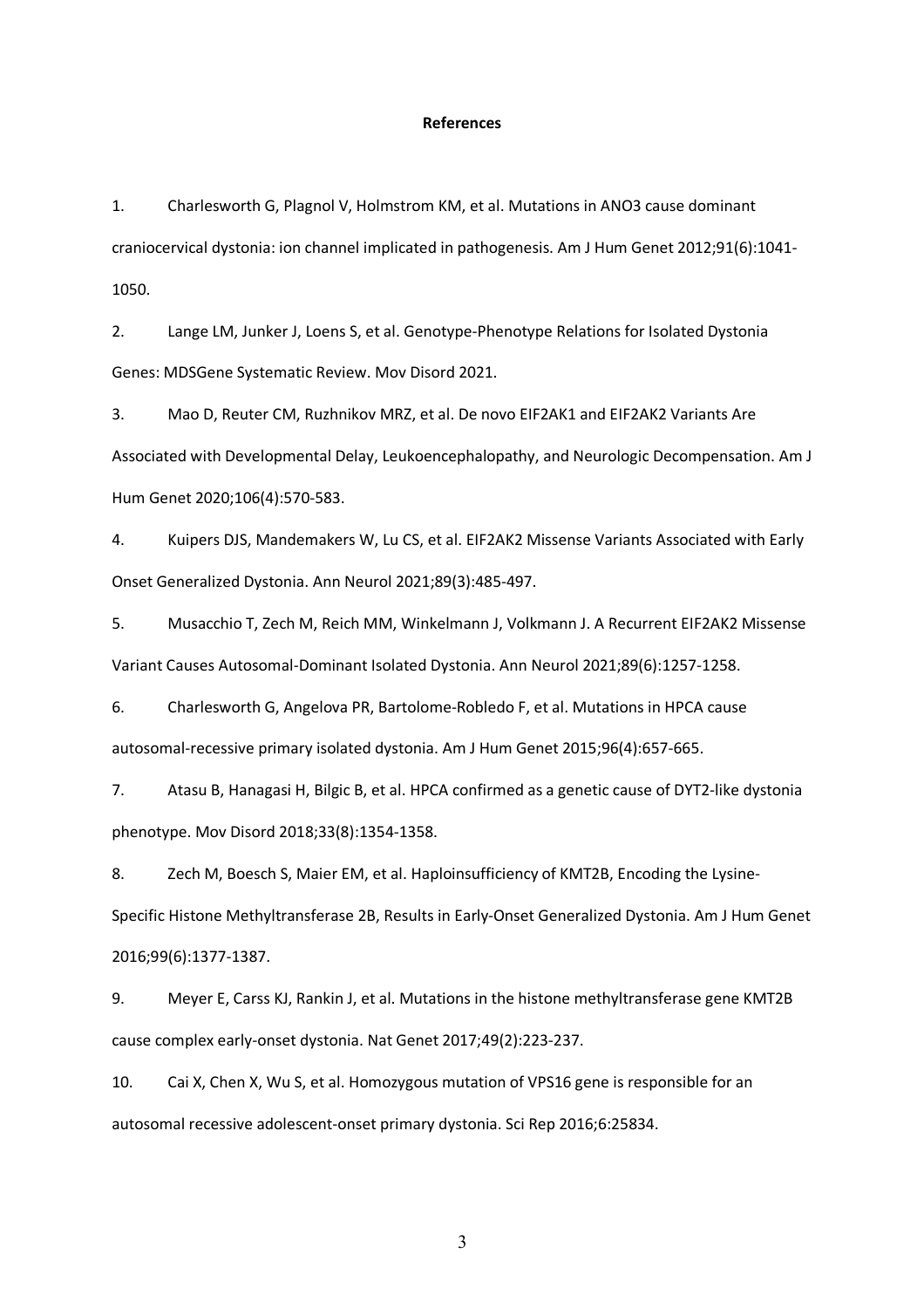11. Steel D, Zech M, Zhao C, et al. Loss-of-Function Variants in HOPS Complex Genes VPS16 and VPS41 Cause Early Onset Dystonia Associated with Lysosomal Abnormalities. Ann Neurol 2020;88(5):867-877.

12. Li XY, Wang L, Guo Y, Wan XH. Mutations in the VPS16 Gene in 56 Early-Onset Dystonia Patients. Mov Disord 2021;36(3):780-781.

13. Ostrozovicova M, Jech R, Steel D, et al. A Recurrent VPS16 p.Arg187\* Nonsense Variant in Early-Onset Generalized Dystonia. Mov Disord 2021.

14. Doss S, Lohmann K, Seibler P, et al. Recessive dystonia-ataxia syndrome in a Turkish family caused by a COX20 (FAM36A) mutation. J Neurol 2014;261(1):207-212.

15. Otero MG, Tiongson E, Diaz F, et al. Novel pathogenic COX20 variants causing dysarthria, ataxia, and sensory neuropathy. Ann Clin Transl Neurol 2019;6(1):154-160.

16. Ozcanyuz DG, Incecik F, Herguner OM, Mungan NO, Bozdogan ST. Dysarthria, Ataxia, and Dystonia Associated with COX20 (FAM36A) Gene Mutation: A Case Report of a Turkish Child. Ann Indian Acad Neurol 2020;23(3):399-401.

17. Anikster Y, Haack TB, Vilboux T, et al. Biallelic Mutations in DNAJC12 Cause

Hyperphenylalaninemia, Dystonia, and Intellectual Disability. Am J Hum Genet 2017;100(2):257-266.

18. van Spronsen FJ, Himmelreich N, Rufenacht V, et al. Heterogeneous clinical spectrum of DNAJC12-deficient hyperphenylalaninemia: from attention deficit to severe dystonia and intellectual disability. J Med Genet 2017.

19. Veenma D, Cordeiro D, Sondheimer N, Mercimek-Andrews S. DNAJC12-associated developmental delay, movement disorder, and mild hyperphenylalaninemia identified by wholeexome sequencing re-analysis. Eur J Hum Genet 2018;26(12):1867-1870.

20. Tuschl K, Meyer E, Valdivia LE, et al. Mutations in SLC39A14 disrupt manganese homeostasis and cause childhood-onset parkinsonism-dystonia. Nat Commun 2016;7:11601.

21. Juneja M, Shamim U, Joshi A, et al. A novel mutation in SLC39A14 causing hypermanganesemia associated with infantile onset dystonia. J Gene Med 2018;20(4):e3012.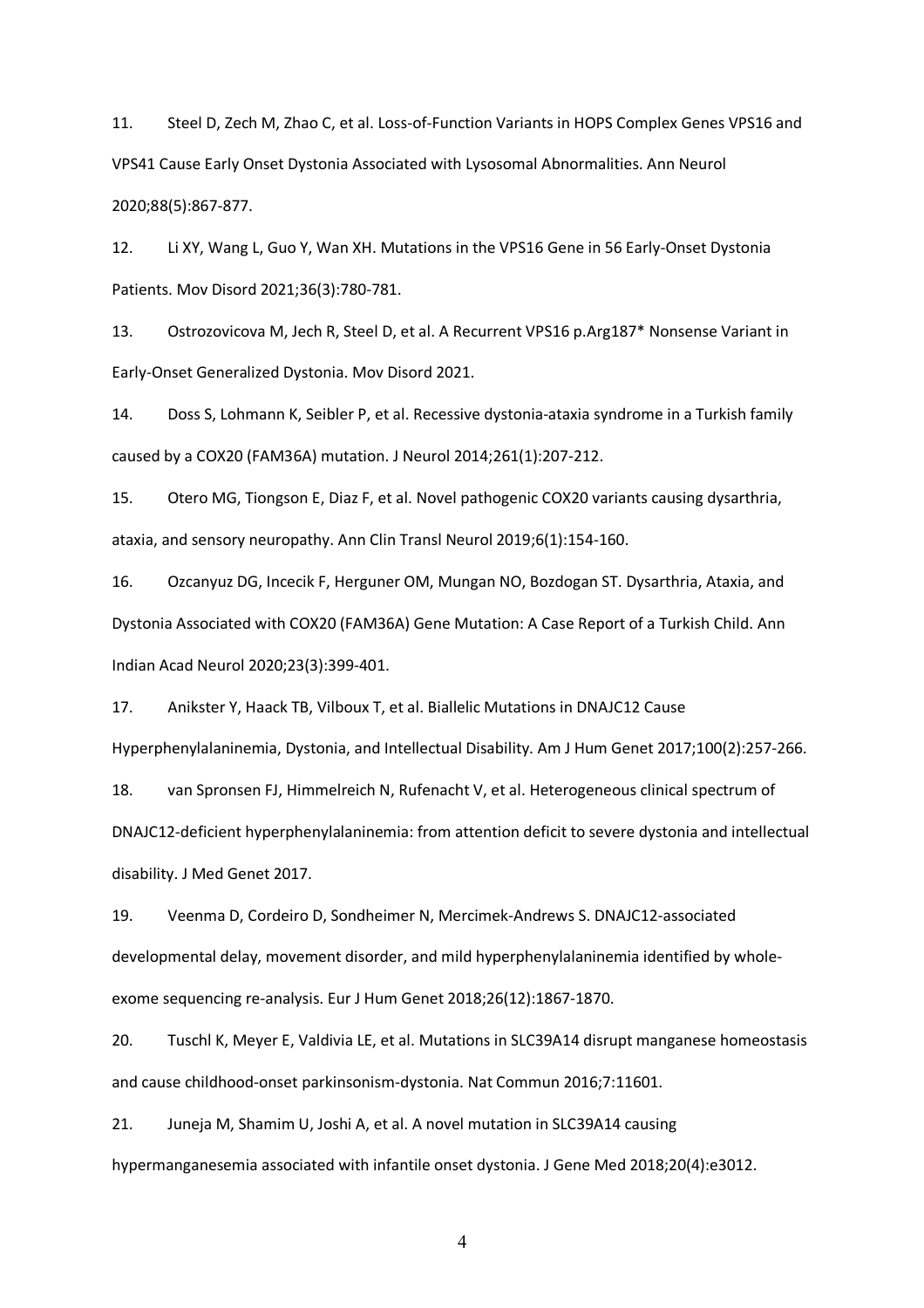22. Rodan LH, Hauptman M, D'Gama AM, et al. Novel founder intronic variant in SLC39A14 in two families causing Manganism and potential treatment strategies. Mol Genet Metab 2018;124(2):161-167.

23. Namnah M, Bauer M, Mor-Shaked H, et al. Benign SLC39A14 Course of Dystonia-Parkinsonism Secondary to Inherited Manganese Accumulation. Mov Disord Clin Pract 2020;7(5):569-570.

24. Kelly M, Park M, Mihalek I, et al. Spectrum of neurodevelopmental disease associated with the GNAO1 guanosine triphosphate-binding region. Epilepsia 2019;60(3):406-418.

25. Wirth T, Tranchant C, Drouot N, et al. Increased diagnostic yield in complex dystonia through exome sequencing. Parkinsonism Relat Disord 2020;74:50-56.

26. Mencacci NE, Rubio-Agusti I, Zdebik A, et al. A missense mutation in KCTD17 causes autosomal dominant myoclonus-dystonia. Am J Hum Genet 2015;96(6):938-947.

27. Marce-Grau A, Correa M, Vanegas MI, et al. Childhood onset progressive myoclonic dystonia due to a de novo KCTD17 splicing mutation. Parkinsonism Relat Disord 2019;61:7-9.

28. Graziola F, Stregapede F, Travaglini L, et al. A novel KCTD17 mutation is associated with childhood early-onset hyperkinetic movement disorder. Parkinsonism Relat Disord 2019;61:4-6.

29. Todisco M, Gana S, Cosentino G, et al. KCTD17-related myoclonus-dystonia syndrome:

clinical and electrophysiological findings of a patient with atypical late onset. Parkinsonism Relat Disord 2020;78:129-133.

30. Heimer G, Keratar JM, Riley LG, et al. MECR Mutations Cause Childhood-Onset Dystonia and Optic Atrophy, a Mitochondrial Fatty Acid Synthesis Disorder. Am J Hum Genet 2016;99(6):1229- 1244.

31. Gorukmez O, Gorukmez O, Havali C. Novel MECR Mutation in Childhood-Onset Dystonia, Optic Atrophy, and Basal Ganglia Signal Abnormalities. Neuropediatrics 2019;50(5):336-337.

32. Liskova P, Ulmanova O, Tesina P, et al. Novel OPA1 missense mutation in a family with optic atrophy and severe widespread neurological disorder. Acta Ophthalmol 2013;91(3):e225-231.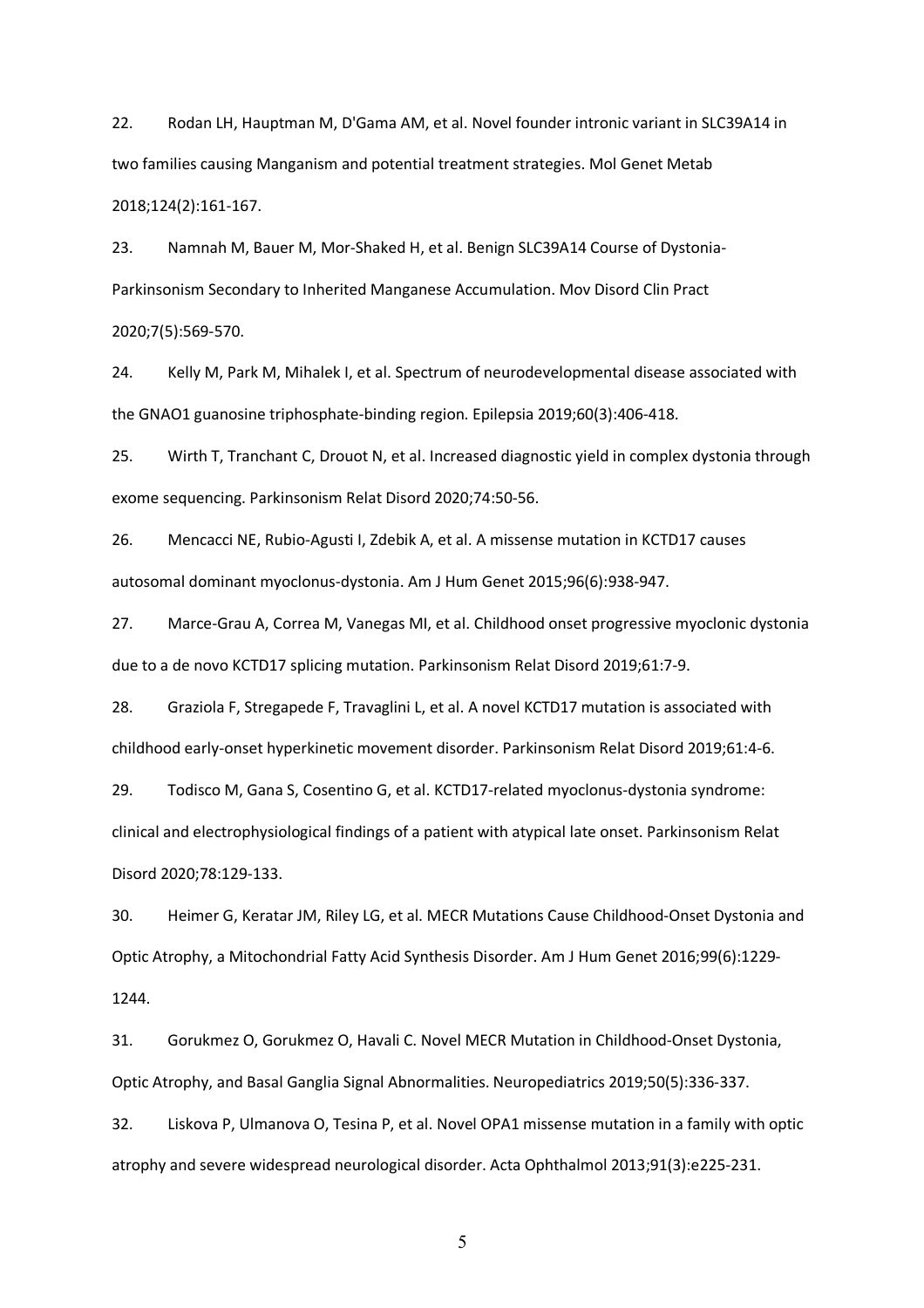33. Ortega-Suero G, Fernandez-Matarrubia M, Lopez-Valdes E, Arpa J. A Novel Missense OPA1 Mutation in a Patient with Dominant Optic Atrophy and Cervical Dystonia. Mov Disord Clin Pract 2019;6(2):171-173.

34. Livingston JH, Lin JP, Dale RC, et al. A type I interferon signature identifies bilateral striatal necrosis due to mutations in ADAR1. J Med Genet 2014;51(2):76-82.

35. Rice GI, Kitabayashi N, Barth M, et al. Genetic, Phenotypic, and Interferon Biomarker Status in ADAR1-Related Neurological Disease. Neuropediatrics 2017;48(3):166-184.

36. Muto V, Flex E, Kupchinsky Z, et al. Biallelic SQSTM1 mutations in early-onset, variably progressive neurodegeneration. Neurology 2018;91(4):e319-e330.

37. Haack TB, Ignatius E, Calvo-Garrido J, et al. Absence of the Autophagy Adaptor SQSTM1/p62 Causes Childhood-Onset Neurodegeneration with Ataxia, Dystonia, and Gaze Palsy. Am J Hum Genet 2016;99(3):735-743.

38. Verloes A, Di Donato N, Masliah-Planchon J, et al. Baraitser-Winter cerebrofrontofacial syndrome: delineation of the spectrum in 42 cases. Eur J Hum Genet 2015;23(3):292-301.

39. Conboy E, Vairo F, Waggoner D, et al. Pathogenic Variant in ACTB, p.Arg183Trp, Causes Juvenile-Onset Dystonia, Hearing Loss, and Developmental Delay without Midline Malformation. Case Rep Genet 2017;2017:9184265.

40. Zech M, Jech R, Wagner M, et al. Molecular diversity of combined and complex dystonia: insights from diagnostic exome sequencing. Neurogenetics 2017;18(4):195-205.

41. Freitas JL, Vale TC, Barsottini OGP, Pedroso JL. Expanding the Phenotype of Dystonia-Deafness Syndrome Caused by ACTB Gene Mutation. Mov Disord Clin Pract 2020;7(1):86-87.

42. Cacciagli P, Sutera-Sardo J, Borges-Correia A, et al. Mutations in BCAP31 cause a severe Xlinked phenotype with deafness, dystonia, and central hypomyelination and disorganize the Golgi apparatus. Am J Hum Genet 2013;93(3):579-586.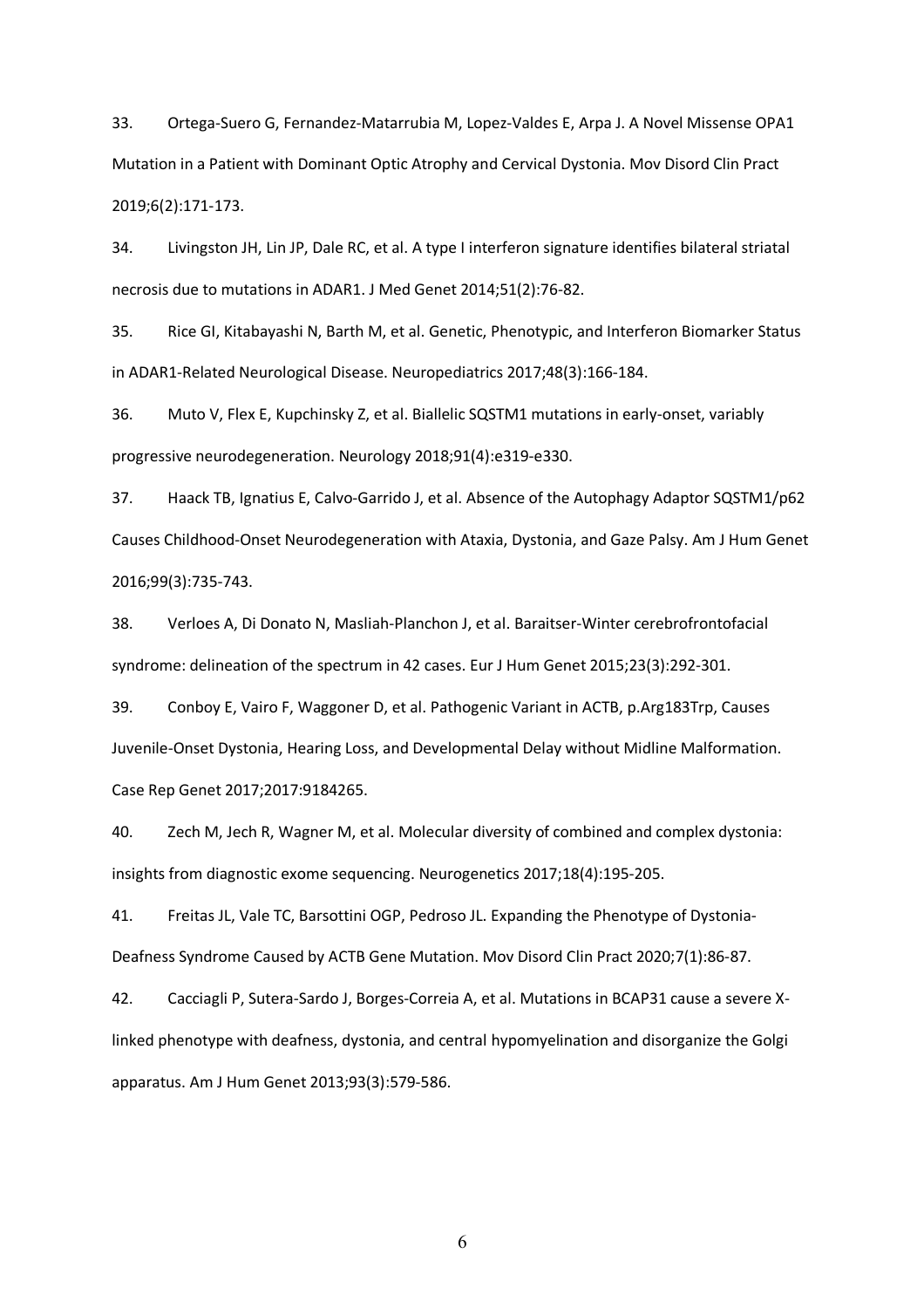43. Albanyan S, Al Teneiji A, Monfared N, Mercimek-Mahmutoglu S. BCAP31-associated encephalopathy and complex movement disorder mimicking mitochondrial encephalopathy. Am J Med Genet A 2017;173(6):1640-1643.

44. Vittal P, Hall DA, Dames S, Mao R, Berry-Kravis E. BCAP31 Mutation Causing a Syndrome of Congenital Dystonia, Facial Dysorphism and Central Hypomyelination Discovered Using Exome Sequencing. Mov Disord Clin Pract 2016;3(2):197-199.

45. Rinaldi B, Van Hoof E, Corveleyn A, Van Cauter A, de Ravel T. BCAP31-related syndrome: The first de novo report. Eur J Med Genet 2020;63(2):103732.

46. Shimizu K, Oba D, Nambu R, et al. Possible mitochondrial dysfunction in a patient with deafness, dystonia, and cerebral hypomyelination (DDCH) due to BCAP31 Mutation. Mol Genet Genomic Med 2020;8(3):e1129.

47. Kao HJ, Chiang HL, Chen HH, et al. De novo mutation and skewed X-inactivation in girl with BCAP31-related syndrome. Hum Mutat 2020.

48. Louie RJ, Collins DL, Friez MJ, Skinner C, Schwartz CE, Stevenson RE. Schimke XLID syndrome results from a deletion in BCAP31. Am J Med Genet A 2020;182(9):2168-2174.

49. Zazo Seco C, Castells-Nobau A, Joo SH, et al. A homozygous FITM2 mutation causes a deafness-dystonia syndrome with motor regression and signs of ichthyosis and sensory neuropathy. Dis Model Mech 2017;10(2):105-118.

50. Shakir A, Wadley AF, Purcarin G, Wierenga KJ. The first case of deafness-dystonia syndrome due to compound heterozygous variants in FITM2. Clin Case Rep 2018;6(9):1815-1817.

51. Riedhammer KM, Leszinski GS, Andres S, Strobl-Wildemann G, Wagner M. First replication that biallelic variants in FITM2 cause a complex deafness-dystonia syndrome. Mov Disord 2018;33(10):1665-1666.

52. Wortmann SB, de Brouwer APM, Wevers RA, Morava E. SERAC1 Deficiency. In: Adam MP, Ardinger HH, Pagon RA, et al., eds. GeneReviews((R)). Seattle (WA)1993.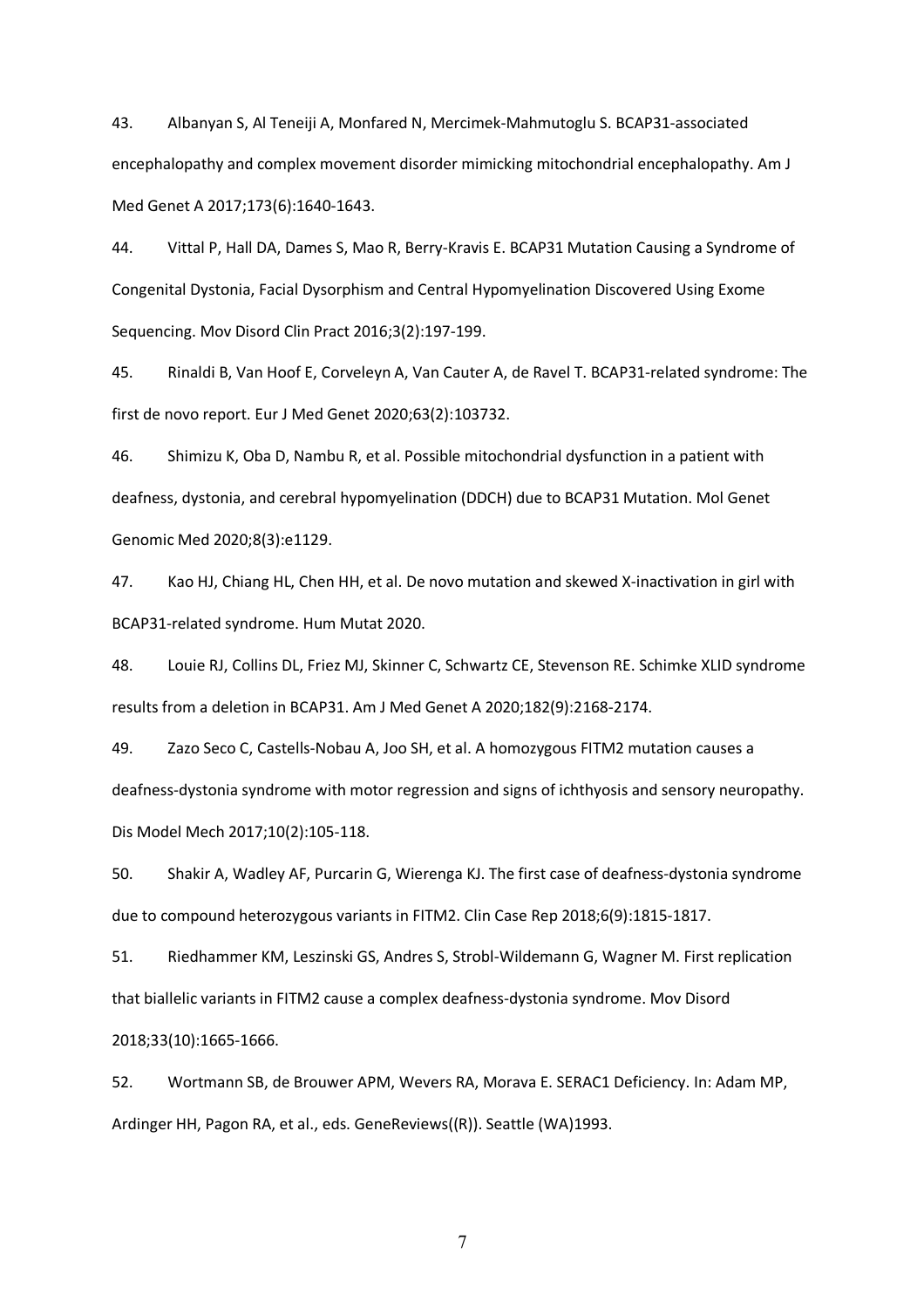53. Maas RR, Iwanicka-Pronicka K, Kalkan Ucar S, et al. Progressive deafness-dystonia due to SERAC1 mutations: A study of 67 cases. Ann Neurol 2017;82(6):1004-1015.

54. Giron C, Roze E, Degos B, et al. Adult-onset Generalized Dystonia as the Main Manifestation of MEGDEL Syndrome. Tremor Other Hyperkinet Mov (N Y) 2018;8:554.

55. Skorvanek M, Dusek P, Rydzanicz M, et al. Neurodevelopmental disorder associated with IRF2BPL gene mutation: Expanding the phenotype? Parkinsonism Relat Disord 2019;62:239-241.

56. Ginevrino M, Battini R, Nuovo S, et al. A novel IRF2BPL truncating variant is associated with endolysosomal storage. Mol Biol Rep 2020;47(1):711-714.

57. Ganos C, Zittel S, Hidding U, Funke C, Biskup S, Bhatia KP. IRF2BPL mutations cause autosomal dominant dystonia with anarthria, slow saccades and seizures. Parkinsonism Relat Disord 2019;68:57-59.

58. Prilop L, Buchert R, Woerz S, Gerloff C, Haack TB, Zittel S. IRF2BPL mutation causes nigrostriatal degeneration presenting with dystonia, spasticity and keratoconus. Parkinsonism Relat Disord 2020.

59. Stutterd C, Diakumis P, Bahlo M, et al. Neuropathology of childhood-onset basal ganglia degeneration caused by mutation of VAC14. Ann Clin Transl Neurol 2017;4(12):859-864.

60. de Gusmao CM, Stone S, Waugh JL, Yang E, Lenk GM, Rodan LH. VAC14 Gene-Related Parkinsonism-Dystonia With Response to Deep Brain Stimulation. Mov Disord Clin Pract 2019;6(6):494-497.

61. Kaur P, Bhavani GS, Raj A, Girisha KM, Shukla A. Homozygous variant, p.(Arg643Trp) in VAC14 causes striatonigral degeneration: report of a novel variant and review of VAC14-related disorders. J Hum Genet 2019;64(12):1237-1242.

62. Baumann H, Tunc S, Gunther A, Munchau A, Lohmann K, Bruggemann N. Altered homodimer formation and increased iron accumulation in VAC14-related disease: Case report and review of the literature. Parkinsonism Relat Disord 2020;80:41-46.